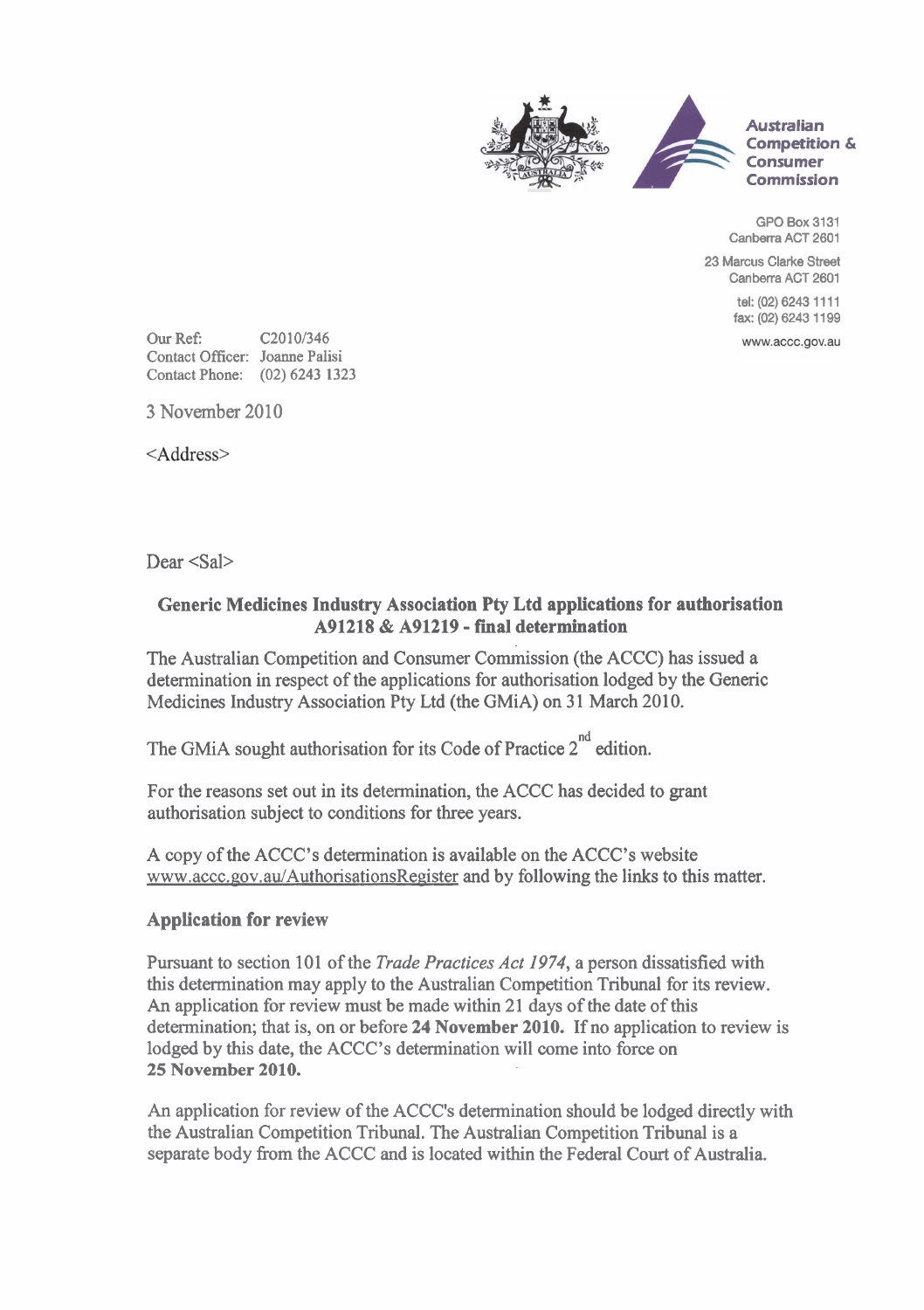For further information about the process involved in reviewing decisions in the Australian Competition Tribunal please refer to the tribunal's website located at http://www.competitiontribunal.gov.au/.

This letter has been placed on the ACCC's public register. If you wish to discuss any aspect of this matter please do not hesitate to contact Joanne Palisi on **(02) 6243 1323.** 

Yours sincerely

Dr Richard Chadwick General Manager Adjudication Branch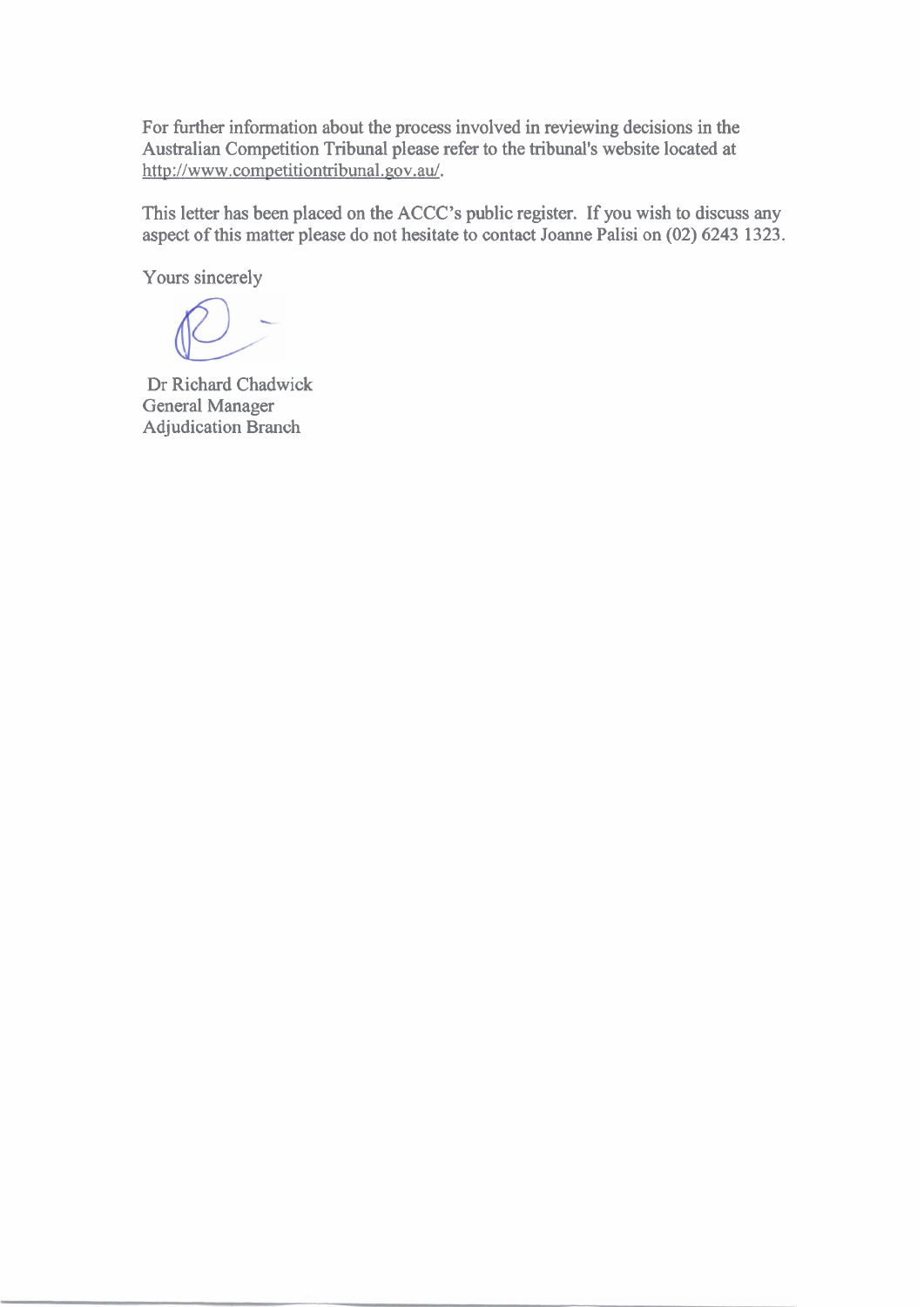## **GMiA applications for authorisation A91218-A91219 List of Interested Parties** - **Final determination**

- Alchemia Limited 1.
- 2. Alphapharm Pty Ltd
- $3.$ Apotex Pty Ltd
- Arana Therapeutics Limited  $4.$
- Ascent Pharamceuticals (Genepharm (Australia) Limited 5.
- 6. Aspen Pharmacare Australia
- $7<sub>1</sub>$ AusBiotech Ltd
- Australasian Society of Clinical and Experimental Pharmacologists ana 8. Toxicologists
- 9. Australian Advertising Federation
- 10. Australian Dental Association
- 11. Australian Institute of Medical Scientists
- 12. Australian Medical Association
- 13. Australian Nursing Federation
- 14. Australian Physiotherapy Association
- 15. Australian Psychological Society
- Australian Veterinary Practice Management Association
- 17. Biological Therapies
- 18. CHOICE
- 19. Circadian Technologies Ltd
- 20. CMPMedica Australia Pty Ltd
- 21. Collagen Biomedical Pty Ltd
- 22. Consumers' Federation of Australia
- 23. Consumers' Health Forum of Australia
- 24. Datapharm Australia
- 25. Department of Health (ACT)
- 26. Department of Health (New South Wales)
- 27. Department of Health (Queensland)
- Department of Health (South Australia)
- Department of Health (Western Australia)
- 30. Department of Health and Ageing
- Department of Health and Ageing, Therapeutic Goods Administration
- Department of Health and Community Services (Northern Territory)
- Department of Health and Human Services (Tasmania)
- Dieticians Association of Australia
- 35. Doctors' Reform Society
- 36. Ferring Pharmaceuticals Pty Ltd
- 37. Galderma Australia Pty Ltd
- 38. Generic Health
- GroPep Pty Ltd
- 40. Health Consumers of Rural and Remote Australia Inc
- 41. Healthy Skepticism Inc
- 42. Hexal Australia Pty Ltd
- 43. Hospira Pty Limited
- 44. Key Pharmaceuticals Pty Ltd
- La Trobe University School of Public Health